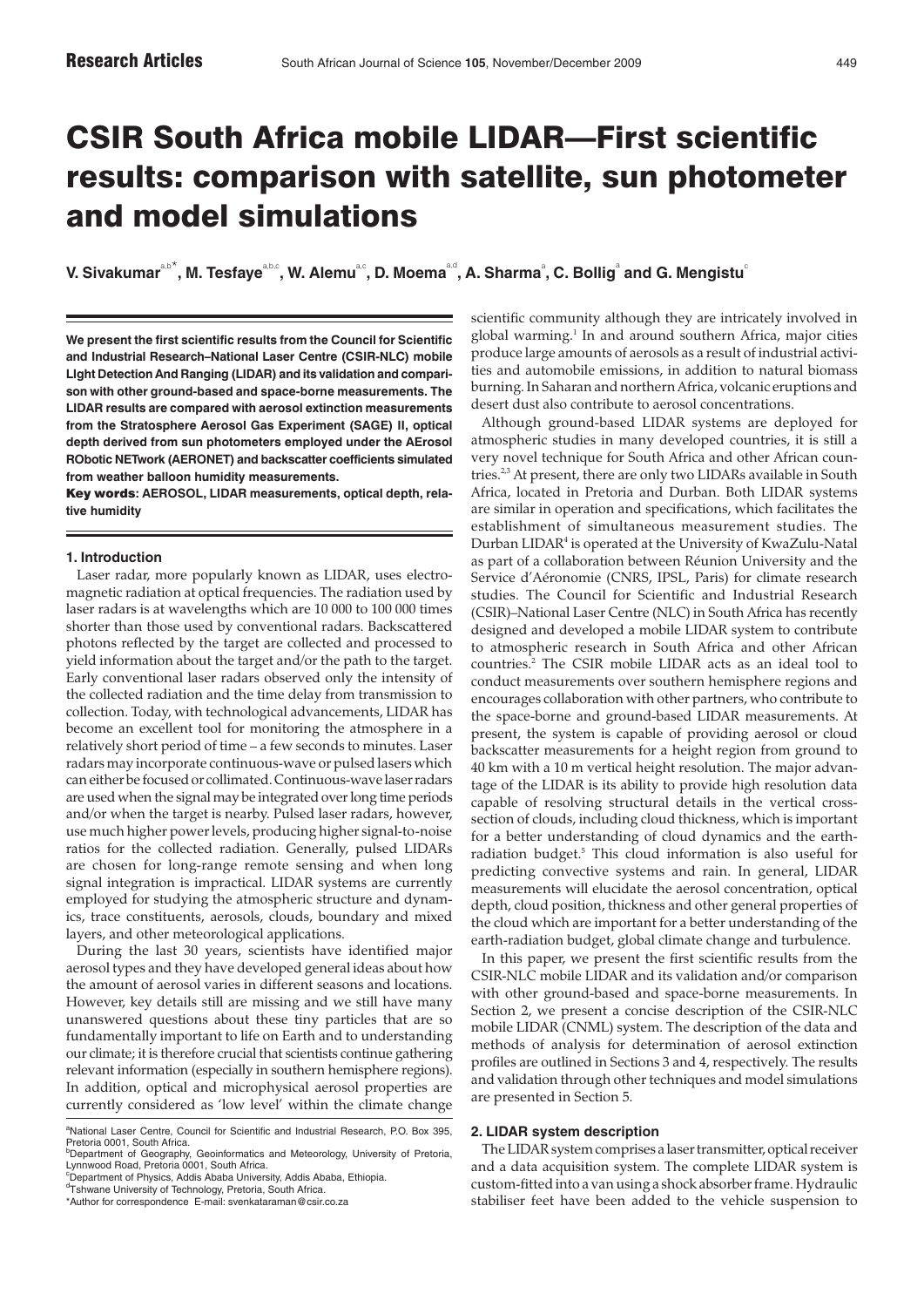

**Fig. 1**. The CSIR-NLC mobile LIDAR system.

ensure stability during measurements (Fig. 1). A Nd:YAG laser is used for transmission, which is presently employed at the second harmonic (532 nm) at a repetition rate of 10 Hz.

The receiver system employs a Newtonian telescope configuration with a 406 mm (16 inch) diameter primary mirror. The backscattered signal is subjected to fall on the primary mirror of the telescope and is then focused toward a plane mirror kept at an angle of 45 degrees. The signal is detected by the photomultiplier tube (PMT) and the PMT output signal is transmitted to the transient digitiser and PC for analysis and archiving. A multimode optical fibre is used to couple the received backscatter optical signal from the telescope to the PMT. To accomplish accurate alignment of the fibre tip, a motorised 3D translation stage is used. The optical fibre is connected to an optical baffle which is positioned by the stage. The PMT is installed in an optical tube which converts the optical backscatter signal to an electronic signal which can be transferred to a PC for storage and analysis.

The data acquisition is performed by a transient recorder which communicates with a host computer for storage and offline processing of data. A Licel® transient digitiser is used, favoured for its capability for simultaneous analog and photon counting detection. This makes it highly suited to LIDAR applications by providing a high dynamic range. More details about the system are available in the literature.<sup>6</sup>

### **3. LIDAR and other datasets**

# LIDAR

The CNML has been operational since February 2008 and measurements have been made on an *ad hoc* basis during both day and night. As mentioned, collected data have a maximum altitude range of 40 km with a 10-m range resolution. In general, the received backscatter signals are averaged over 10 s to improve the signal-to-noise ratio (SNR). The data acquisition system has the capability of providing the backscatter signals simultaneously in analog and photon count forms. Obtained analog and photon count signals are appropriately glued in order to improve the signal strength and dynamic range. The LIDAR inversion technique is then applied to the glued data in order to obtain the aerosol backscatter and extinction coefficient. Measured aerosol backscatter and extinction coefficients were compared with other instruments to compare and validate the obtained results.

#### SAGE II

Stratospheric Aerosol and Gas Experiment II (SAGE II) was launched into orbit aboard the Earth Radiation Budget Satellite (ERBS) in October 1984.<sup>7</sup> During each sunrise and sunset encountered by the orbiting spacecraft, the instrument uses the solar occultation technique to measure attenuated solar radiation through the Earth's limb in seven channels centered at wavelengths ranging from 385 nm to 1 020 nm. The exo-atmospheric solar irradiance is also measured in each channel during each event, for use as a reference in determining limb transmittances. The transmittance measurements are inverted using the 'onionpeeling' approach to yield 1-km vertical resolution profiles of aerosol extinction (at 385 nm, 453 nm, 525 nm and 1 020 nm), ozone, nitrogen dioxide and water vapour.<sup>7,8</sup> The SAGE II instrument has collected vertical profiles of stratospheric and tropospheric aerosol extinction at four wavelengths with high resolution since the programme's inception in October 1984. We extracted the aerosol parameter, the aerosol extinction coefficients derived from version 6.20 series, of 21 years of data to characterise the aerosol climatology over Africa.

### Sun photometer

The Aerosol Robotic Network (AERONET) (http://www. aeronet.gsfc.nasa.gov) provides a long-term, continuous and readily accessible public domain database of aerosol optical, microphysical and radiative properties for aerosol research and characterisation, validation of satellite retrievals, and synergism with other databases. Basically, it uses the sun photometer at different wavelengths to obtain aerosol properties, earth radiance and other physical properties. AERONET collaboration provides globally distributed observations of spectral aerosol optical depth (AOD), inversion products, and precipitable water in diverse aerosol regimes.<sup>9,10</sup> Here we used the aerosol optical thickness data (level 2) from Johannesburg, which have been validated with data obtained from the LIDAR and SAGE II.

#### Radiosonde

The radiosonde is a balloon-borne instrument capable of making direct *in situ* measurements of air temperature, humidity and pressure with height, typically to altitudes of approximately 30 km. The radiosonde transmits temperature and relative humidity data at each pressure level. The altitudes of these levels are calculated using the hydrostatic equation which relates the vertical height of a layer from the mean layer temperature, the humidity of the layer and the air pressure at the top and bottom of the layer. Here we used the radiosonde humidity data collected over Irene (near Pretoria) to simulate the aerosol backscatter coefficient through model calculations, based on the assumptions that aerosols are hygroscopic types and are water soluble. The quality of the Irene humidity data has been reported previously.<sup>11,12</sup>

# **4. Methods of analysis: LIDAR backscatter and extinction coefficient**

The altitude profiles of aerosol extinction  $(\alpha)$  or backscatter coefficient  $(β)$  from a backscattered LIDAR signal require the solution for the LIDAR equation. The solution of the LIDAR equation is possible only if there is a relationship between these two unknown variables. Different inversion techniques are available depending on the relationship. Klett<sup>13</sup> assumed the following relationship between  $\beta$  and  $\alpha$ :

$$
\beta = C\alpha k,
$$

where *C* and *k* are constants.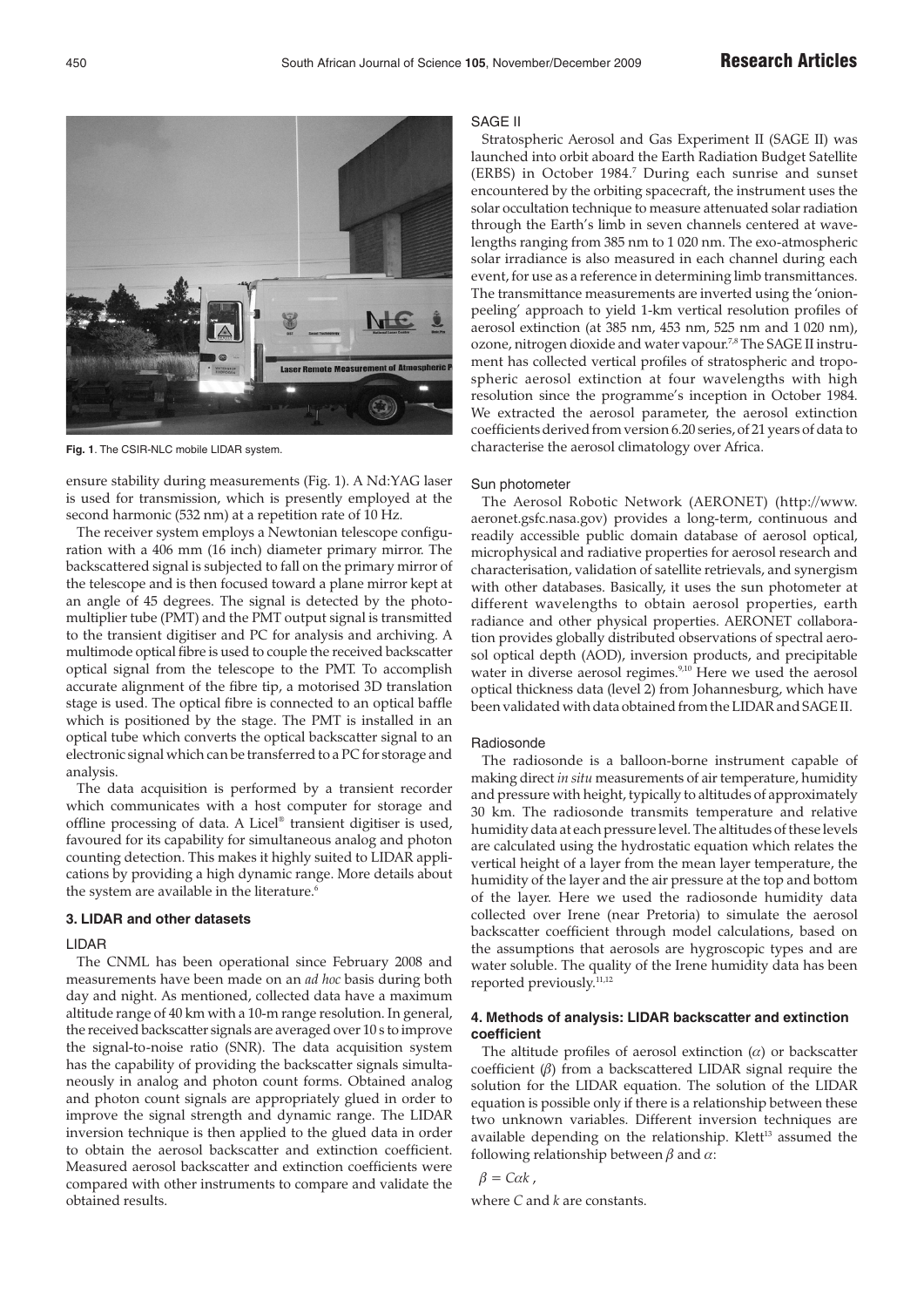This relationship is useful to solve the LIDAR equation in a highly turbid medium (scattering ratio >10). Generally, for a vertically pointing LIDAR which is used for upper tropospheric and stratospheric studies, this relationship is not applicable because *C* and *k* are variable with altitude, depending on the turbidity of the medium. The Klett<sup>13</sup> algorithm was later improved by considering the altitude variation of *C*.

For a monostatic single wavelength pulsed LIDAR system, the power received (*P*(*z*)) from a range *z*, can be written as a singlescattering LIDAR equation:

,

$$
P(z) = P_0 \frac{c\Delta t}{2} \frac{A}{z^2} \eta \beta(z) e^{-2 \int_0^z \alpha(z) dz}
$$

where  $P_0$  is the transmitted power in watts, *c* is the speed of light, ∆*t* is the laser pulse width, *A* is the area of the receiving mirror,  $\eta$  is the overall system efficiency,  $\beta(z)$  is the volume backscatter function =  $[\beta_a(z) + \beta_m(z)]$ , and  $\alpha(z)$  is the volume extinction function =  $[\alpha_a(z) + \alpha_m(z)].$ 

The  $\alpha_a$  and  $\beta_a$  are the volume extinction and backscatter coefficients of the aerosols and  $\alpha_m$  and  $\beta_m$  are the volume extinction and backscatter coefficients of the air molecules. The values of  $\alpha_{\rm m}$ and  $\beta_m$  are calculated from the meteorological data or from a standard atmosphere model. Determinations of  $\alpha_a$  and  $\beta_a$  require an inversion of the LIDAR equation. The inversion is not a straightforward process since it involves two unknown variables. For this purpose, a definitive relationship between these two should be assumed. The molecular contributions to backscattering and extinction have been estimated using a reference model atmosphere (MSISE-90). This is accomplished by normalising the photon count with molecular density at a specified height (which varies from day to day), taken from a model (MSISE-90), and then applying the extinction correction to the backscattering coefficient profile using iterative analysis of the LIDAR inversion equation. The estimation of the aerosol backscatter coefficient applies the downward progression from the reference altitude of  $\sim$ 40 km where the aerosol concentration is said to be negligible.14 The backscattering coefficient profiles, as computed above, are employed for the purpose of studying the cloud characteristics. For studying the aerosol concentrations, however, extinction profiles are computed following the LIDAR inversion method.15

# **5. Results and discussion**

A sample height profile of the measured photon count is shown in Fig. 2. Here the signal represents the averaged photon count profiles for a period of 1 h, whereas the noise level is calculated based on the integrated signal over the upper height region from 38 km to 40 km, where we do not expect any aerosol concentrations. Subtracting the noise in such a way further reduces molecular concentrations in the profile. The integrated noise level is shown in Fig. 2, which distinguishes the signal for the height region at least up to 10 km. Above 10 km, the signal is found to be weaker, merely at the noise level, which is possibly due to the appearance of clouds at the height region of about 9 km. This cloud appearance would entirely prevent the laser beam from propagating upward any further, resulting in only noise being observed. On the other hand, during a clear day (no clouds or optically thin clouds), we are able to distinguish the signal even up to 35 km. Figure 2 clearly shows a sharp peak at approximately 9 km due to the passage of cloud over the site. The thickness of the cloud is found to be less than 500 m and this is a unique advantage of LIDAR, which is able to measure the cloud thickness which cannot be obtained from any other device



**Fig. 2**. Height profile of mean photon counts observed for 25 February 2008; the dotted line denotes the noise level.

or instrument. It is noted here that the present photon count profile stands for the measured data before the noise correction. In addition to the photon count profile, the data acquisition also simultaneously provides the analog signal information. One is able to integrate the analog and photon count profiles effectively to obtain the glued photon count information. The glued photon count profile further provides indicative information on aerosols, clouds etc., as it increases the dynamic range of the backscatter signal and improves the SNR. This has been explained in the literature.<sup>6</sup> It is briefly demonstrated in the following section using different signals. It should be noted here that the experiments were performed with two neutral density filters, in order to prevent PMT saturation and remove day-time background sunlight. Therefore the measured information was obtained from only 1% of the backscattered signal.

#### Temporal evolution of LIDAR backscatter signal

The temporal evolution of the backscattered LIDAR signal is plotted in Fig. 3, which illustrates the different forms of the signal—analog, photon count and glued photon count. Here, the glued photon count data refer to the merged analog and photon count signals after appropriately performing the scaling, dead time correction etc. The glued data greatly extend the dynamic range of detection. It is clear from Fig. 3 that the combined (glued) signal reveals a better picture of the structured atmosphere in comparison to the other two. It also is obvious that the analog signal does not show cloud structure whilst the photon count data illustrate a cloud picture over the upper height region. It is, however, noted that the analog form of the signal is more accurate for the lower height region in comparison to the upper height region. By combining the analog and photon count signals, the glued signal clearly reflects the presence of cloud on 25 February 2008 at around 10–12 km height regions (Fig. 3a). Such clouds are commonly referred to as cirrus clouds and are composed mostly of ice.16

The LIDAR also was operated during the night of 10 April 2008. The night was clear (no presence of cloud) and one would merely have expected aerosol backscattering. The temporal evolution of the aerosol structure is shown in Fig. 3b, which further evidences the planetary (nocturnal) boundary layer (PBL) structure. The PBL is found to be at approximately 3 km and is stable without much variation. During the night, when there is no solar input, aerosols are non-reactive and are found to be stable. During the day, however, the earth's surface heats up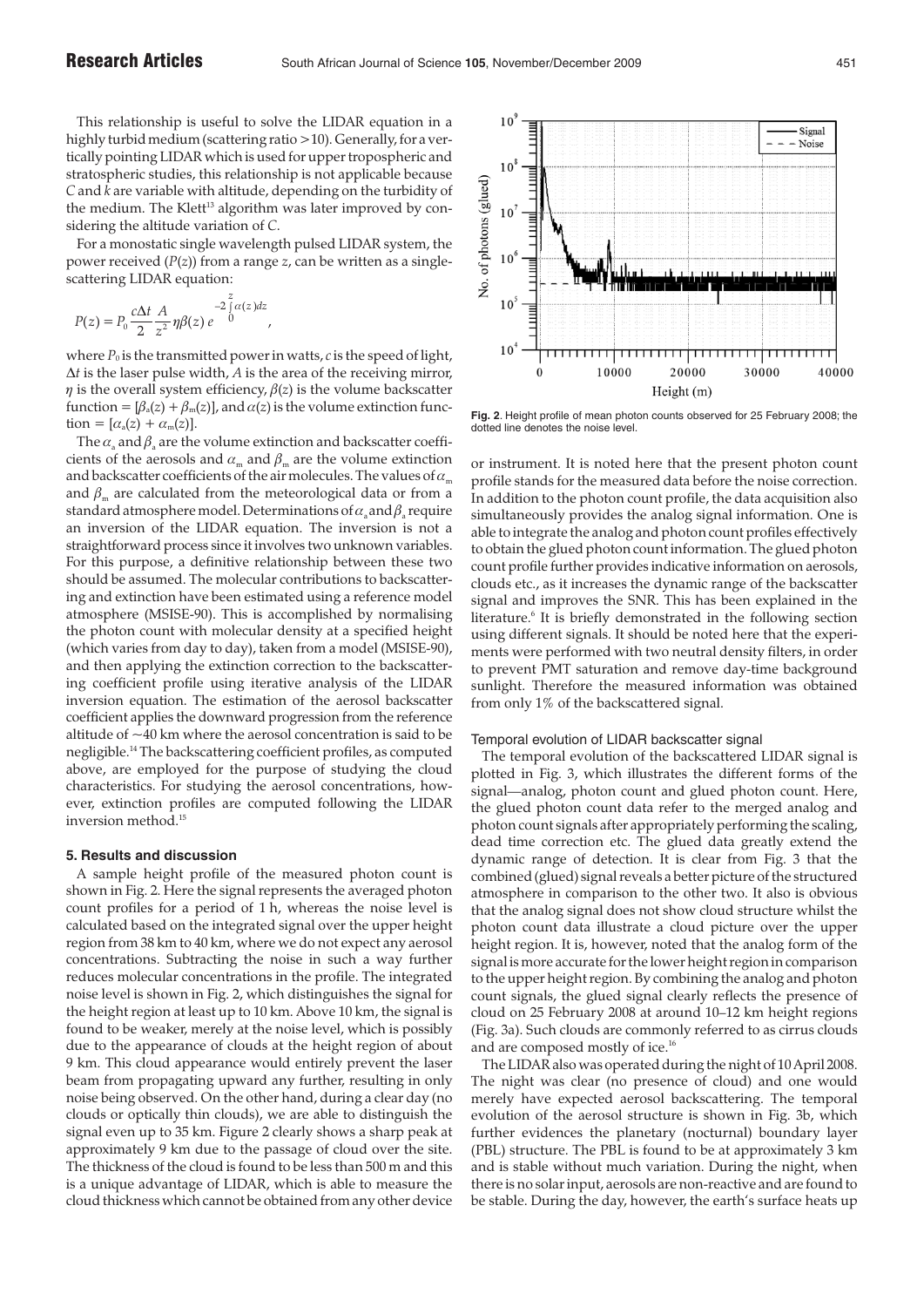

**Fig. 3**. Height-time-colour map of LIDAR signal returns for (**a**) 25 February 2008 and (**b**) 10 April 2008.

due to solar radiation and this results in various thermodynamic chemical reactions causing turbulence in the PBL. The boundary layer height is therefore expected to vary more during the day and to stabilise after sunset.

# Aerosol extinction measurements by LIDAR and SAGE II

When validating the results from any instrument such as a LIDAR, accuracy is one of the most important criteria. Since the NLC mobile LIDAR is the first of its kind developed in South Africa for lower atmosphere studies, we have tried to validate the obtained results by comparing our measurements with those of space-borne and other ground-based data. As explained earlier in the data analysis, the SAGE II extinction profile at 525 nm was obtained over a southern African region (15°S to 40°S and 10°E to 40°E). The corresponding data for a period of approximately 20 years were downloaded from the NASA website (http://eosweb.larc.nasa.gov/project/sage2/table\_sage2.html). The SAGE II provides a height profile of aerosol extinction coefficient for the height region from 0.5 km to 40 km, which allowed comparison with the LIDAR measured aerosol extinction coefficient. We grouped the SAGE II profiles in terms of months to obtain the individual monthly mean aerosol extinction profiles for the height region from 0.5 km to 40 km. The corresponding monthly mean extinction profiles were compared with LIDAR data measured at 532 nm (with respect to the month of the date). Figure 4 illustrates the aerosol extinction coefficient derived from the SAGE II and LIDAR measured data obtained during the day on 25 February 2008 and the night of 10 April 2008. It is noted here that the LIDAR profiles are presented up to the height region where the SNR is found to be reasonable. It was found that both measurements were in good agreement, with less than 5% deviation. Such deviations are considered to be acceptable when comparing ground-based and space-borne measurements. Possible reasons for such deviations include: (a) the space-borne measurements being more accurate in the upper height regions while the ground-based data are more accurate at lower heights,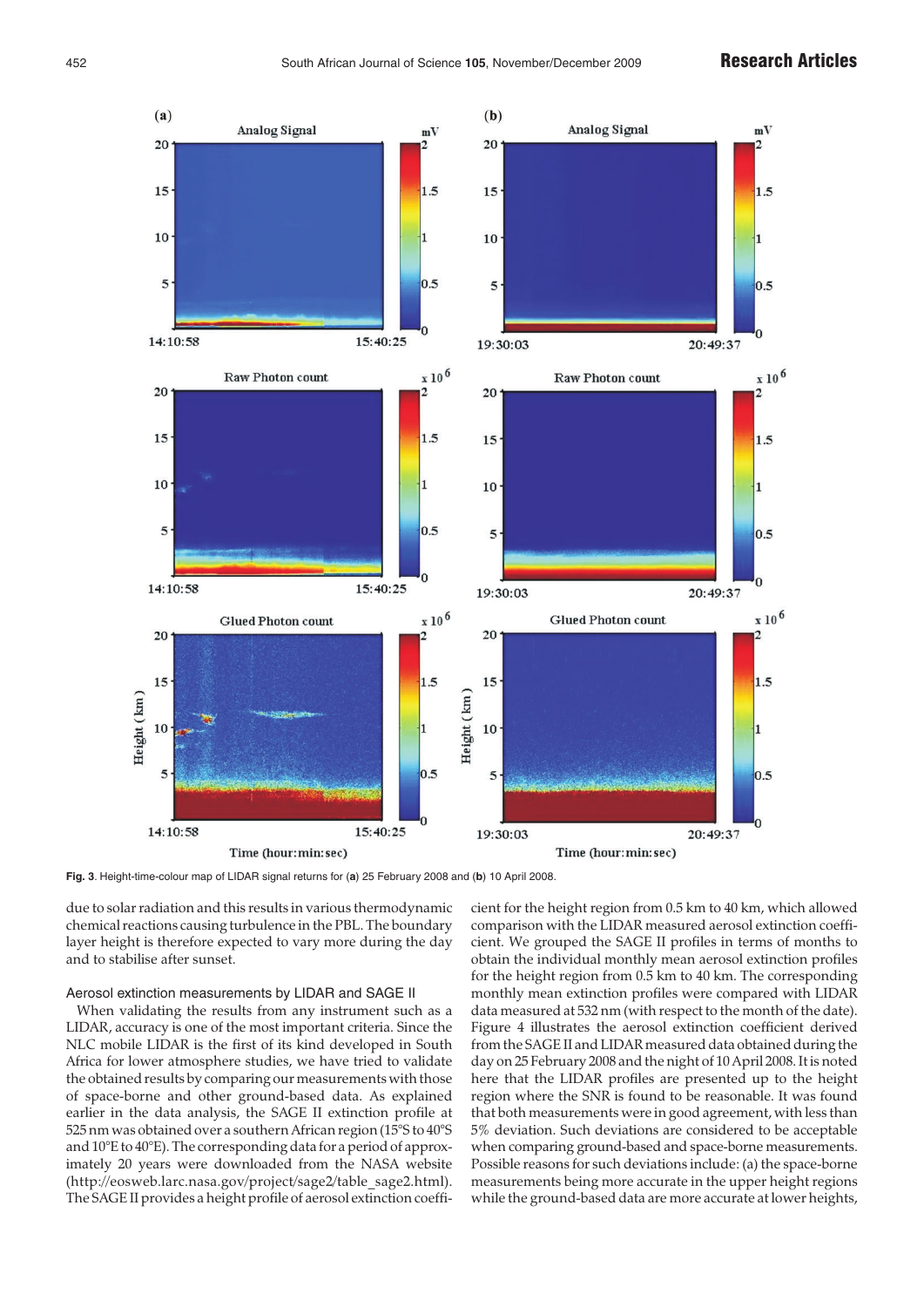(b) the comparison being made between *monthly* mean extinction profiles, derived using 21 years of SAGE II satellite data over southern Africa, and LIDAR measurements on particular *days,* and (c) different operating modes used by the respective instruments— SAGE II uses solar occultation leading to horizontally average atmospheres while LIDAR measurements are obtained vertically. The minor differences in magnitude are expected to be within the standard deviations calculated from the long-term measurements. The values are in agreement with the extinction results obtained for the stratosphere height regions and those obtained using the LIDAR at the University of KwaZulu-Natal, Durban, where they also reported lower extinction values measured by LIDAR compared with those measured by SAGE II.<sup>4</sup> It is noted that SAGE II aerosol measurements are quite sensitive for the upper troposphere and stratosphere height regions in comparison to the lower troposphere. This is because the SAGE II sensor is not sensitive for the lower altitude. In addition, long-term LIDAR measurements are required to conclude the statement, including measurements over South African regions of interest (e.g. Highveld area) where we expect high variations in the aerosol extinction due to different levels of pollution. Our aim here was to compare the profiles in terms of approximate magnitudes between the LIDAR and satellite measurements.

On 10 April 2008, the LIDAR was operated during the night for approximately 2 h. The foggy background atmosphere resulted in the accumulation of aerosols (hygroscopic in nature), thereby allowing us to determine, and study, the boundary layer  $(-3 \text{ km})$ . Assuming the hygroscopic nature of the aerosols, the aerosol backscatter coefficient was

retrieved from the relative humidity measurement. The LIDARobtained aerosol extinction coefficients were closer to the SAGE II coefficients derived at 3 km and higher. LIDAR measurements were lower in comparison to the SAGE II climatological mean. The differences in sampling locations, measurement intervals and sampling years may have caused the deviations in extinction magnitude observed between LIDAR and SAGE II. However, the more recent SAGE III aerosol extinction measurements may provide more accurate results in comparison to those of SAGE II.

The above LIDAR and SAGE II measurements were further used to obtain the integrated aerosol extinction coefficients for calculating the AOD. This is explained in detail in the following section. The mean aerosol extinction coefficient also was obtained over different regions (south, north, west and east) of Africa and will be further used in the future for comparison and validation of LIDAR results over Africa.

# Aerosol optical depth measurement and its comparison

The aerosol extinction coefficients obtained using the LIDAR and SAGE II satellite data were integrated appropriately to get the height profile of aerosol extinction from the ground to 40 km.



**Fig. 4**. Height profile of aerosol extinction coefficient retrieved from SAGE II and LIDAR.



**Fig. 5**. Monthly climatology of aerosol optical depth (AOD) measurements derived from the sun photometer (mean ± s.d.) compared with the integrated LIDAR and SAGE II measurements.

> Basically, the LIDAR-retrieved aerosol extinction is considered for the lower height region with respect to the SNR and at higher altitudes the extinction profile derived from the satellite is considered. We have considered the SAGE II profile as far as possible above 3–4 km, keeping in mind that the lower height region measurements are inaccurate due to low SNR.17 The obtained extinction coefficient is integrated over height to obtain the optical depth over the particular site. The AERONET programme provides continuous optical depth information for Johannesburg (near to Pretoria) for approximately 8 years. Although Pretoria and Johannesburg are two different locations, our aim here was to approximate the magnitude of derived optical depth. Figure 5 illustrates the mean optical depth derived from the sun photometer wavelength centered at 500 nm. This depth has been compared with the AOD derived from LIDAR and SAGE II data. Here we have used quasi-continuous, monthly averaged aerosol extinction data (available from the website, http://www.aeronet.gsfc.nasa.gov) from ~6 years (May 2002 to August 2007). It is noted that there were months when no data were available (October 2002 to August 2005). The collected individual years of data were grouped in months, irrespective of the year, resulting in the calculated mean and standard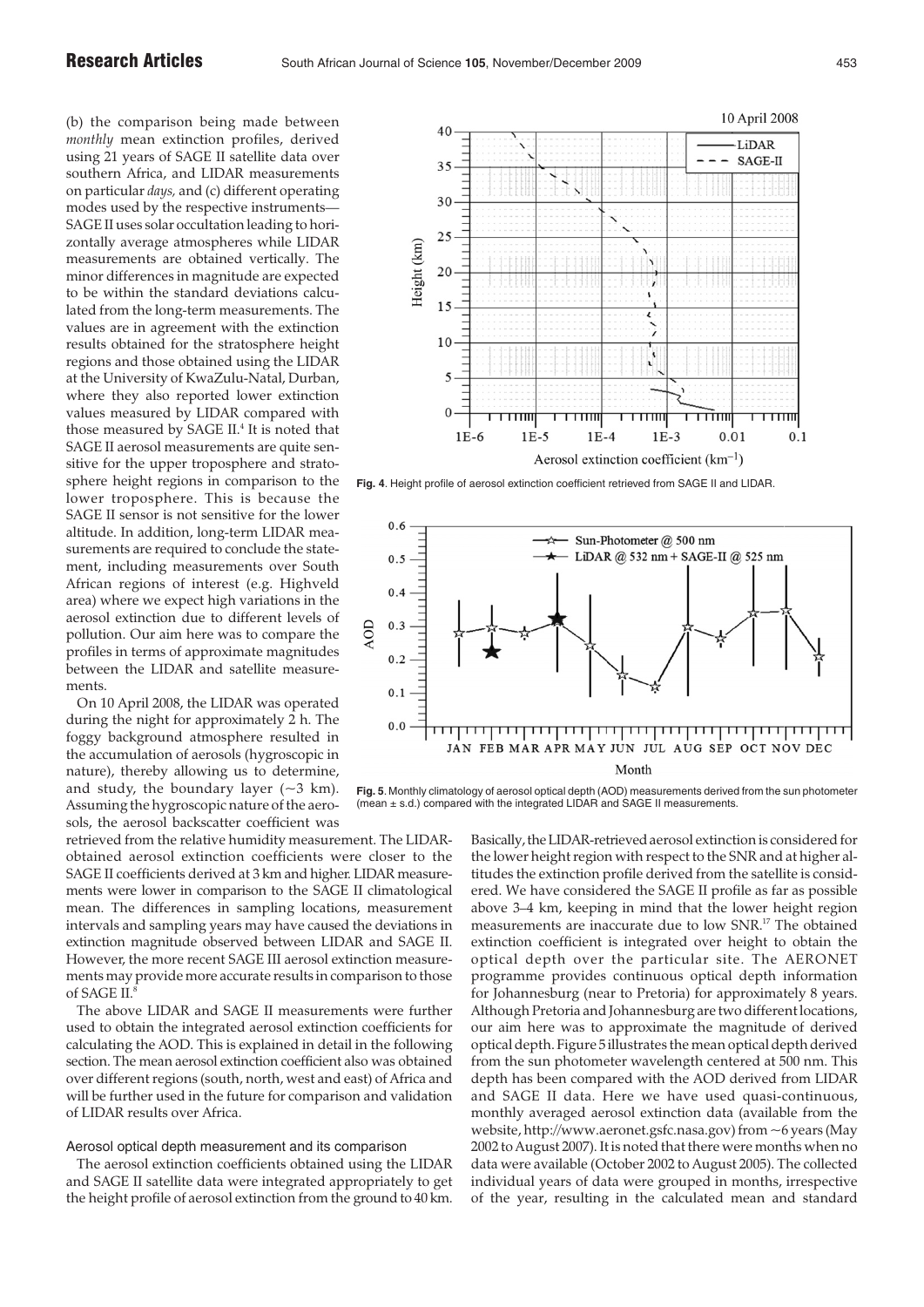deviation for each respective month. Figure 5 indicates the mean AOD and the standard deviation obtained for the corresponding month. Since the wavelengths of the measurements are very close (500 nm from the sun photometer, 532 nm from the LIDAR and 525 nm from the SAGE II), we do not expect much deviation from the results. We calculated the optical depth from SAGE II and the LIDAR extinction profile for the corresponding two days (25 February 2008 and 10 April 2008) and compared these with the monthly climatological values. It is evident from Fig. 5 that the LIDAR- and SAGE II-derived optical depths are within the monthly variations obtained from the sun photometer. It is understood that small discrepancies in the magnitude may be due to different reasons, such as the type of instrument used, place of operation and the time period of measurements. Furthermore, SAGE II measurements are based on the limb occultation technique, which might raise the aerosol contribution over horizontal distances. In our calculations, this was considered as being negligible. In the near future, we plan to simultaneously operate the LIDAR in unison with the sun photometer measurements.

Figure 5 also illustrates that the value of the AOD has a strong seasonal dependence: maximum during late spring (October and November) and minimum during winter (May–July). The observed maximum during spring might be due to dust transport and biomass burning. This peak is in agreement with results obtained from Skukuza (in the north of South Africa) and has been interpreted to be a result of dust<sup>19</sup> from biomass burning<sup>18</sup> in China. The drop in AOD during December might be due to summer rainfall, similar to the result from the Indian Ocean Experiment (INDOEX).<sup>20</sup> The observed minimum AOD during winter is in agreement with the report from China;<sup>21</sup> they attributed the minimum value to snowfall in winter, which results in dust not being lifted upward into the atmosphere.

# Aerosol backscatter coefficient measured by LIDAR and radiosonde

It is known that aerosol formations and sizes vary with respect to hygroscopic parameters<sup>22</sup> (e.g. relative humidity). An increase in relative humidity condenses the water vapour, causing aerosol formations which differ in their scattering behaviour depending on their chemical composition.<sup>23</sup> There is also a reduction in atmosphere visibility.<sup>22</sup> This phenomenon leads to an increase in the size of the particles (hygroscopic growth of aerosols) to significantly larger sizes when dry. A simple model calculation is proposed based on the assumption that the hygroscopic aerosols are dependent on the relative humidity.<sup>22,24,25</sup> The model parameterises the scatter-grown factors to assess the hygroscopic effect on aerosol backscatter. The normalised backscattering coefficients can be calculated by taking the ratio of aerosol backscatter over the mean backscatter observed for a reference

relative humidity  $\beta^{\scriptscriptstyle a}_{\scriptscriptstyle\rm reff}(\lambda,\!r)$   $_{\rm eff}$  $\left(\frac{\beta^a(\lambda,r)}{\beta^a(\lambda,r)}\right)$ reff ⎛ ⎝ where  $\beta^{\scriptscriptstyle a}(\lambda,\!r)$   $\!$ *a* ( ,r) ⎛ ⎝ ⎜ ⎜ ⎞ ⎟  $\Big| = a \Big($ ⎝  $a\left(1-\frac{Rh}{100}\right)$  $1 -$ 

Here  $\beta^a_{\text{reff}}(\lambda, r)$  is assumed at a relative humidity (Rh) value of 70%. It is found, based on the observational data and Rheinstein numerical results, that the reference  $\beta_{\text{reff}}^a(\lambda, r)$  for water-coated spherical aerosol backscattering is 0.0005 km sr<sup>-1</sup>. The other two constants, *a* and *b,* are based on the numerical best fit to the data (in a least square sense and trial-error method) and yields values of  $a = 0.43$  and  $b = 0.3$ , with a regression coefficient of  $R^2 = 0.85$ .

*b*

Rh – .

Based on the radiosonde relative humidity measurements, we calculated the aerosol backscatter coefficients and compared them with those derived from the direct LIDAR backscatter measurements. Figure 6 shows the backscatter coefficients derived



**Fig. 6**. Height profiles of aerosol backscatter coefficient measurements retrieved from the LIDAR and model simulation.

for the two different days, 25 February 2008 and 10 April 2008. On 25 February 2008, both measurements were in close agreement with each other up to 10 km. Above 10 km, the LIDAR measurements were questionable due to the presence of high, dense (cirrus) clouds. On 10 April 2008, the background atmosphere condition was foggy and favourable for aerosol growth. Although there was low agreement below 4 km, the measured and simulated backscatter coefficients were found to be in good agreement between 4 km and 9 km. The observed difference in the magnitudes may be attributed to one dataset using modelsimulated data and the other using measured LIDAR data. The contribution of non-hygroscopic aerosols and theoretical model approximations may also contribute to the underestimation of the backscatter coefficient. In general, the results are in good agreement and this further addresses the possibility for classifying aerosols into hygroscopic and non-hygroscopic species. Based on the temperature information (from radiosonde measurements), we found that the disagreement between the simulated and measured LIDAR data arises when the temperature falls below 0°C (data not shown).

## **6. Summary and future perspectives**

We have presented the first scientific results from the CSIR-NLC mobile LIDAR and its validation and/or comparison